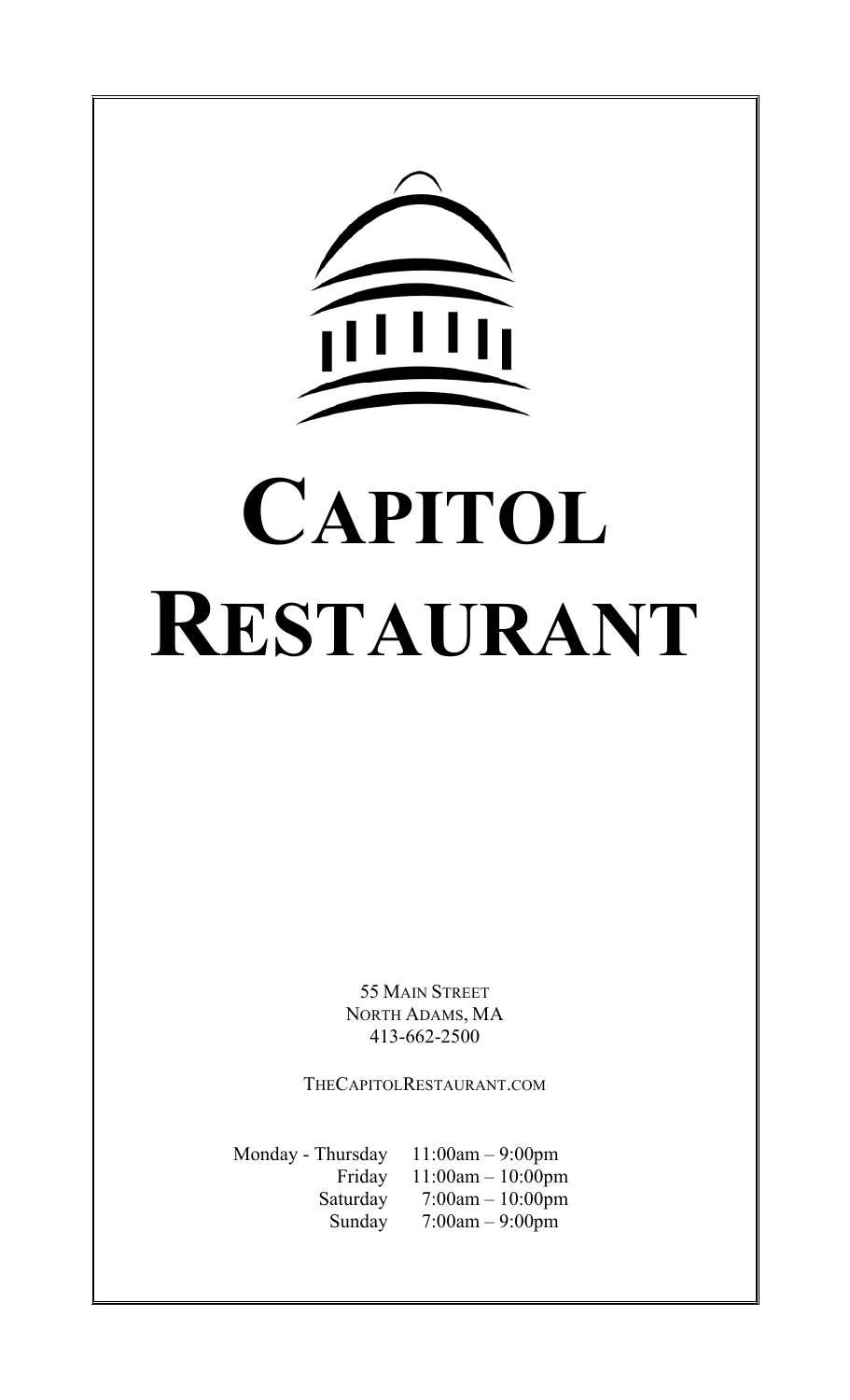# **CAPITOL RESTAURANT**

# **BREAKFAST**

7:00 – 11:00 am Saturday & Sunday

| 9.95<br>2 Eggs, House Made Corned Beef Hash, Toast, and Hash Browns                                                                                                            |
|--------------------------------------------------------------------------------------------------------------------------------------------------------------------------------|
| 2 Eggs with Choice of Bacon, Ham, or Breakfast Sausage, Toast, and Hash Browns<br>8.95                                                                                         |
| 5.95                                                                                                                                                                           |
| 2 Poached Eggs on an English Muffin with Smoked Brisket topped with a<br>9.95                                                                                                  |
| Creamy Sausage Gravy over Biscuits, and Hash Browns<br>9.95                                                                                                                    |
| BLT on your choice of bread Stacked with 2 Eggs, and Hash Browns<br>8.95                                                                                                       |
| Ham, Peppers, Onions, Cheese, with Choice of Bacon, Ham, or Sausage, Toast, & Hash Browns<br>9.95<br>(Cheese: American, Cheddar, Swiss, or Pepper Jack)                        |
| French Toast (2) with choice of Bacon, Ham, or Breakfast Sausage<br>7.95                                                                                                       |
| <b>Breads:</b> White, Wheat, or Rye ( $\mathcal{C}$ Udi's Gluten Free Bread +1.00)                                                                                             |
| Coffee (endless cup)<br>2.00<br>2.00<br>2.00<br>Orange, Apple, or Cranberry                                                                                                    |
| <b>EXTRAS</b><br><b>Additional Charge</b><br>4.00<br>Corned Beef Hash (House Made)<br>Bacon, Ham, or Breakfast Sausage<br>3.00<br>2.50<br>Toast/English Muffin<br>2.00<br>1.00 |
|                                                                                                                                                                                |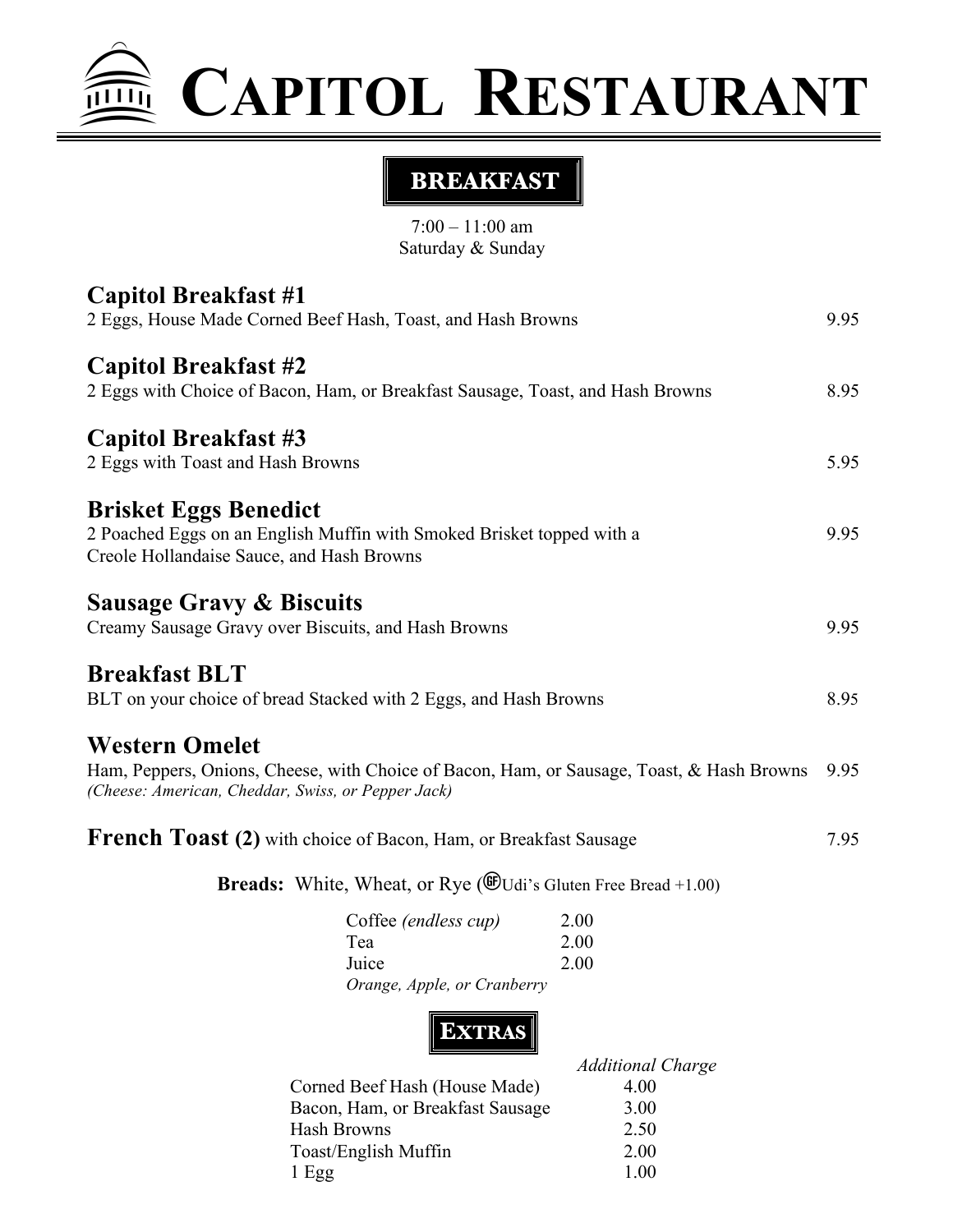

# **APPETIZERS**

#### **Wings**

Fresh (never frozen) chicken wings seasoned & fried Choose one of our signature sauces: Maple Sriracha | Garlic Parmesan | Capitol BBQ | Buffalo | Teriyaki Ginger **12 pcs** 10.00 **20 pcs** 16.00

#### **Crispy Chicken Tenders**

Five crispy boneless tenders Plain or Choose one of our signature sauces: Maple Sriracha | Garlic Parmesan | Capitol BBQ | Buffalo | Teriyaki Ginger 9.50

#### **Capitol Egg Rolls (2)**

Choose from sautéed-seasoned pork & broccoli slaw or Vegetarian with Portabella mushrooms & broccoli slaw served with sweet  $&$  sour or soy sauce 7.95

#### **Fried Green Beans**

Fresh green beans with toasted onion breading & served with chipotle aioli for dipping 7.95

#### **Avocado Fries**

Fried avocados served with chipotle aioli or your choice of dipping sauce 7.95

**Dill Pickle Fries**

Crunchy dill pickle strips served with chipotle aioli and ranch dipping sauce 7.95

#### **Mediterranean Hummus Plate**

House made garlic lemon hummus served with carrot sticks, Kalamata olives, & warm herb flatbread 8.95

#### **Loaded Nachos**

Corn tortilla chips loaded with melted cheddar, black olives, jalapenos, chunky salsa, sour cream, & shredded lettuce 10.95 +chicken 1.00 | +beef 1.00 | +guacamole 1.00

#### **Jambalaya – ½ order**

An authentic recipe from the Bayou, a spicy rice dish made with chicken, shrimp & Andouille sausage 8.95



# **Capitol Cobb Salad**

Chopped romaine lettuce, avocado, hard boiled eggs, pickled red onion, tomato, bacon, and blue cheese crumbles topped with grilled chicken & blue cheese dressing 12.95

#### **Fresh Spinach Salad**

Fresh baby spinach, pickled red onion, walnuts, golden raisins, & crumbled goat cheese with balsamic vinaigrette 11.95

#### **Caesar Salad**

Chopped romaine lettuce, homemade croutons, shredded Parmesan with a classic Caesar dressing 9.95

#### **Greek Salad**

Mixed greens topped with Kalamata olives, crumbled feta, chickpeas, roasted red pepper, pickled red onion, cucumber, artichoke hearts, pepperoncini & tomato with a traditional Greek dressing 11.95

#### **Iceberg Wedge Salad**

Wedge of iceberg lettuce with bacon crumbles, pickled red onion, topped with a creamy blue cheese 10.95

#### **House Salad**

Mixed greens, tomato, cucumber, pickled red onion, carrots, croutons & your choice of dressing 9.95

*Dressings: Ranch, Lite Italian, Blue Cheese, Balsamic, Caesar, Creamy Cucumber, Greek, Honey Mustard, Sesame Ginger, Thousand Island Salad Additions: Grilled Chicken (3.00); Chicken Salad (3.00); Steak (5.00); Grilled Shrimp (4.50); Blackened Ahi Tuna (6.50); Grilled Salmon (6.50)*

| Sours |
|-------|
|       |

| Soup of the Day        | $4.00 \,\mathrm{Cup}$ | 5.75 Bow   |
|------------------------|-----------------------|------------|
| French Onion Soup      |                       | $6.00$ Bow |
| Clam Chowder (w/Bacon) | $5.00$ Cup            | 6.75 Bow   |

# **SOUPS LUNCH COMBOS**

*Available 11:30am to 4pm Daily*

| Soup of the Day        | $4.00 \,\mathrm{Cup}$ | 5.75 Bowl   | Cup of Soup $\& \frac{1}{2}$ Sandwich            | 8.95 |
|------------------------|-----------------------|-------------|--------------------------------------------------|------|
| French Onion Soup      |                       | $6.00$ Bowl | Cup of Soup & Garden or Caesar Salad             | 8.95 |
| Clam Chowder (w/Bacon) | $5.00$ Cup            | 6.75 Bowl   | 1/2 Sandwich & Garden or Caesar Salad            | 895  |
|                        |                       |             | Turkey, Ham, Roast Beef, Chicken Salad, or B.L.T |      |
|                        |                       |             | with lettuce, tomato, red onion                  |      |

*Before placing your order, please inform your server is anyone in your party has a food allergy.*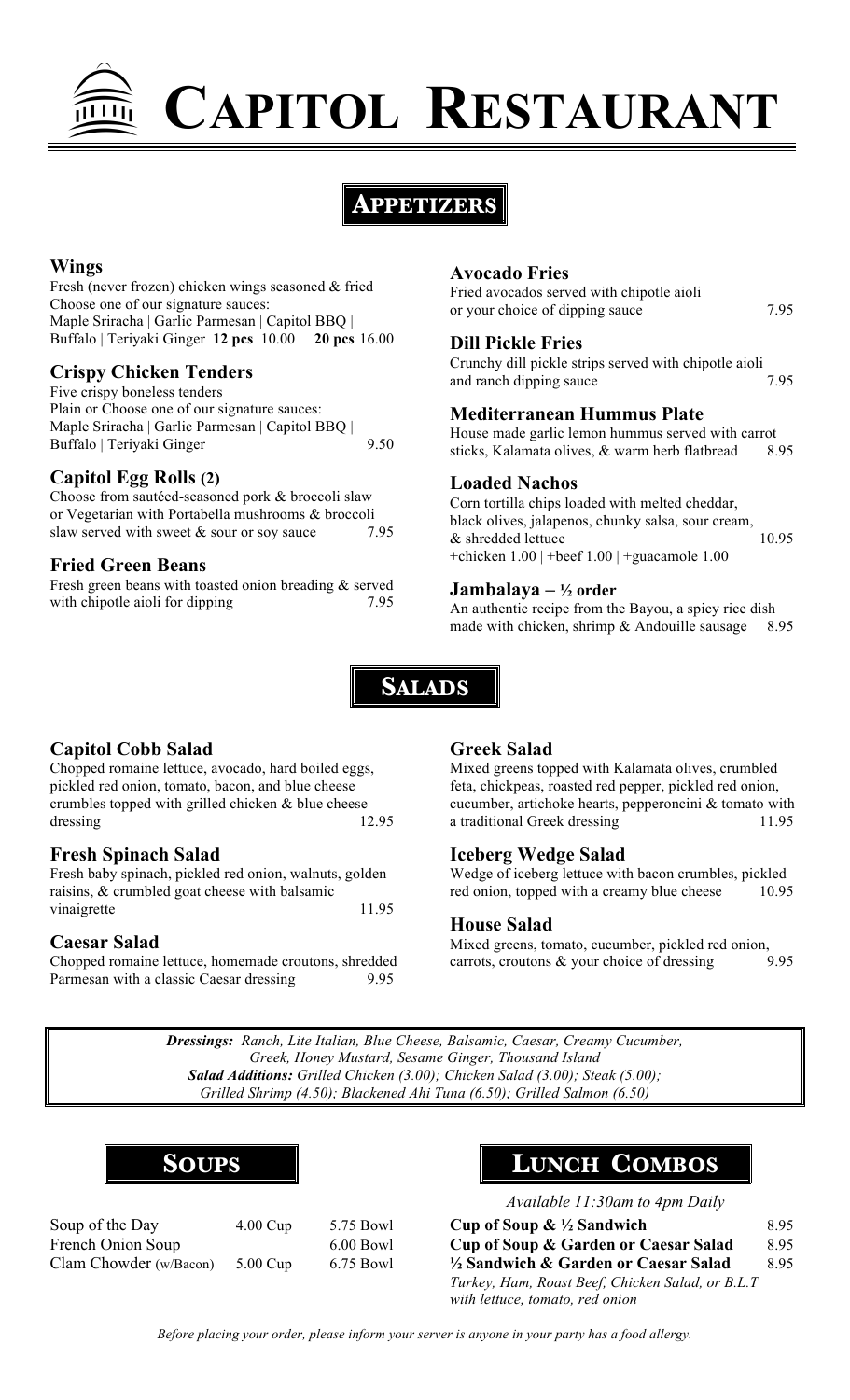

# **SANDWICHES**

#### **Smoked Brisket Sandwich**

Hickory smoked brisket served with or without Signature BBQ sauce, cheddar cheese, on a grilled roll 12.95 *Stack our fresh made coleslaw on top for a BBQ treat!*

#### **BBQ Pulled Chicken**

Hickory smoked pulled chicken served with or without signature BBQ sauce, cheddar cheese, on a grilled roll 11.95 *Stack our fresh made coleslaw on top for a BBQ treat!*

# **BBQ Pulled Pork**

Hickory smoked pulled pork served with or without Signature BBQ sauce, cheddar cheese, on a grilled roll 11.95 *Stack our fresh made coleslaw on top for a BBQ treat!*

# **Smoked Brisket Rueben**

Hickory smoked brisket on marble rye with Swiss, sauerkraut & thousand island dressing 12.95

# **Spicewood Chicken**

Grilled chicken topped with smoked cheddar cheese, roasted red peppers, thick-sliced bacon & a chipotle aioli served on a grilled roll or baguette 12.95

# **Capitol Veggie Sandwich**

Seasoned grilled zucchini, yellow squash, Portabello mushrooms, roasted red peppers, topped with melted cheddar cheese on a grilled baguette 12.95

# **Hummus & Vegetable Flatbread**

House made garlic lemon hummus, mixed greens, cucumber, roasted red peppers, Greek tapenade, & crumbled feta on a warm flatbread 11.95

#### **Fish Sandwich**

Fresh Cod batter dipped & fried with house made tartar sauce on a grilled roll 11.95

#### **French Dip**

Cajun seasoned roast beef with melted Swiss, caramelized onions, & a horseradish aioli on a toasted baguette with a side of Au jus for dipping 11.95

# **Homemade Chicken Salad**

Delicious fresh grilled chicken with diced celery served with lettuce  $&$  tomato on choice of bread or wrap 8.95

#### **B.L.T.**

Thick cut bacon, lettuce, & tomato served on choice of bread or grilled baguette with a garlic aioli 9.95

*Breads: Artisan, Multigrain, or Marble Rye Udi's Gluten Free Bread +1.00*



# **Capitol Burger**

6 oz. Fresh seasoned burger with lettuce, tomato,  $&$  red onion  $10.95&$ 

# **Beyond Burger**

A delicious plant based burger with lettuce, tomato,  $\&$  red onion 12.95

# **Turkey Burger**

6 oz. Seasoned Turkey burger with lettuce, tomato,  $\&$  red onion 11.95

# **BBQ Burger**

6 oz. Fresh seasoned burger served with a topping of BBQ pulled pork & cheddar cheese 11.95

#### **Portabella Burger**

Thick cut Portabella mushroom served with spinach, roasted red pepper, cheddar cheese & topped with a roasted pepper aioli 10.95

#### **All Sandwiches & Burgers served with Choice of:**

French Fries, Onion Rings, Sweet Potato Tater Tots, Sweet Potato Waffle Fries, Coleslaw, Broccoli Salad (with bacon), or Spiced Collard Greens

Cheese +1.00: American, Swiss, Cheddar, Gouda, Goat, Feta, Mozzarella, or Blue Cheese +1.00: Bacon, Sautéed Mushrooms, Grilled Onions, Roasted Red Peppers

Substitute side House Salad or side Caesar +1.50

*\*Consuming raw or undercooked meats, poultry, seafood, shellfish or eggs may increase your risk of foodborne illness.*